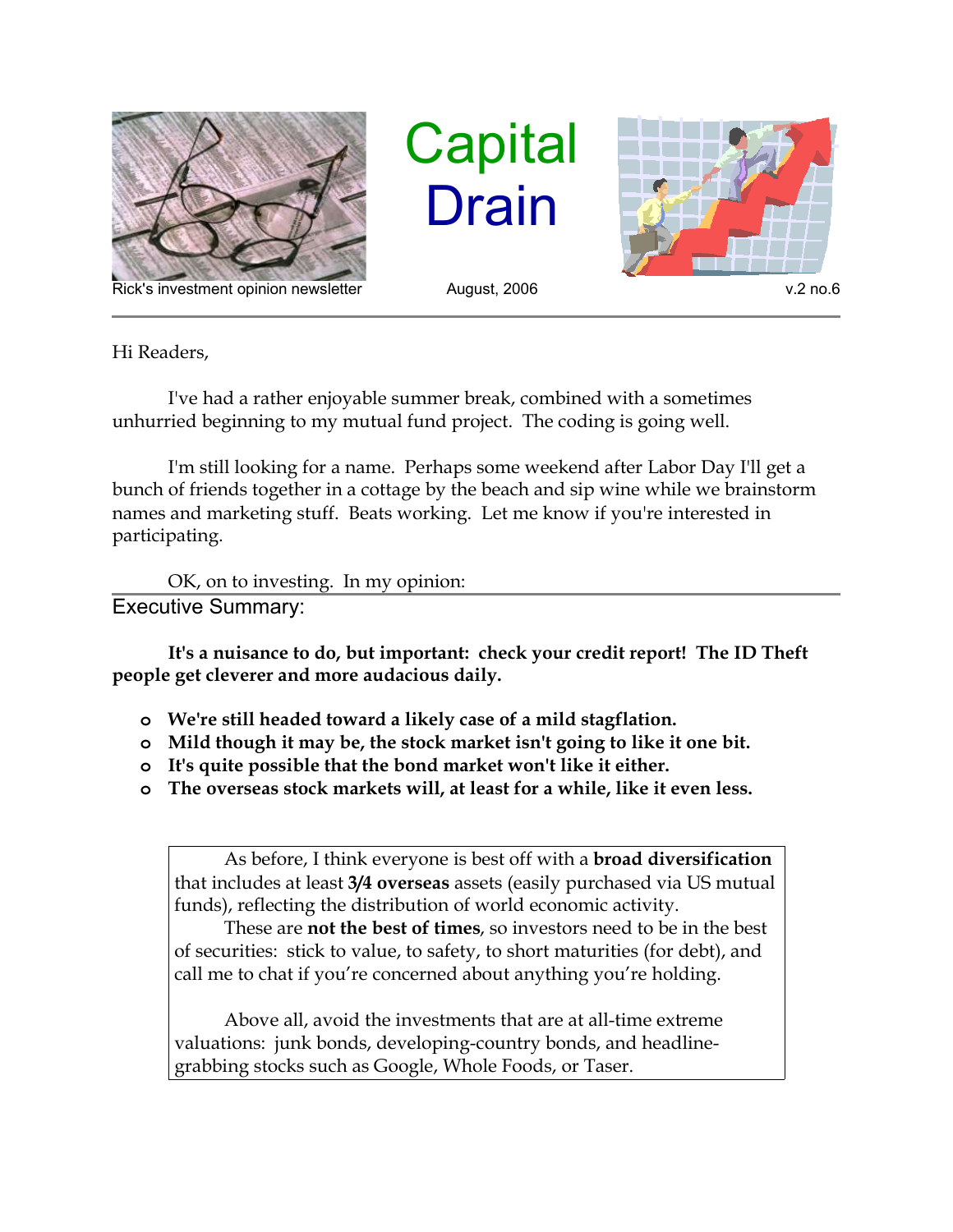## The Details:

You really ought to check your **credit report. It's free**, once per year per credit agency, to get a copy of your report. Since there are three agencies, that means that you can go to one agency every four months.

This month I'll go through the **step-by-step instructions to visit Equifax**.

- o Go to https://www.annualcreditreport.com
- o Where it says "Start here," select your state and press "Request Report"
- o Fill out the online secure (https) form, then click Next
- o Select Equifax, the click Next
- o click Next again
- o Now at the Equifax site, confirm the info shown and click "Continue"
- o Answer their security questions (usually asking you to confirm that you know some info about one of your accounts) then click "Continue"
- o Click "No thanks, I don't want my FICO score." It costs \$8 if you do want it. What we're getting is the free report.
- o Now on Equifax Step 2 of 3, click "Submit"
- o Now on Equifax Step 3 of 3,
	- **make a note of the transaction code, <b>FACTnnnnnnnn** where n is a digit. You can use this to review the report anytime in the next 30 days.
	- halfway down the page where it says "Product," click "view my product"
	- You should also get an email from them, with a link to view this report.
- o Read through the report for anything suspicious. You don't need to be sure it's up to date, or that the outstanding balances are precisely correct; just be sure there are no accounts you never had, no unpaid balances you know you paid, etc.
- o Save a copy so you can compare it from year to year.

**DO** try this at home! (NOW) It takes less time to do than it took me to write this.

About the economy:

The pundits all breathed a sigh of relief when the Federal Reserve decided not to raise interest rates another quarter point. "Look," they said, "the economy is already slowing, there's no need for higher rates!"

Well, yes, and no.

The Fed's main job is actually to protect the currency from inflation; keeping the economy running smoothly is only a secondary and at times contradictory goal. Sometimes the commentator hype and the political pressures completely lose track of this order of priorities.

Inflation is currently at least 3% per year, depending on how you define and measure it. This well above the Fed Chairman's stated "comfort zone" of 1-2%. Even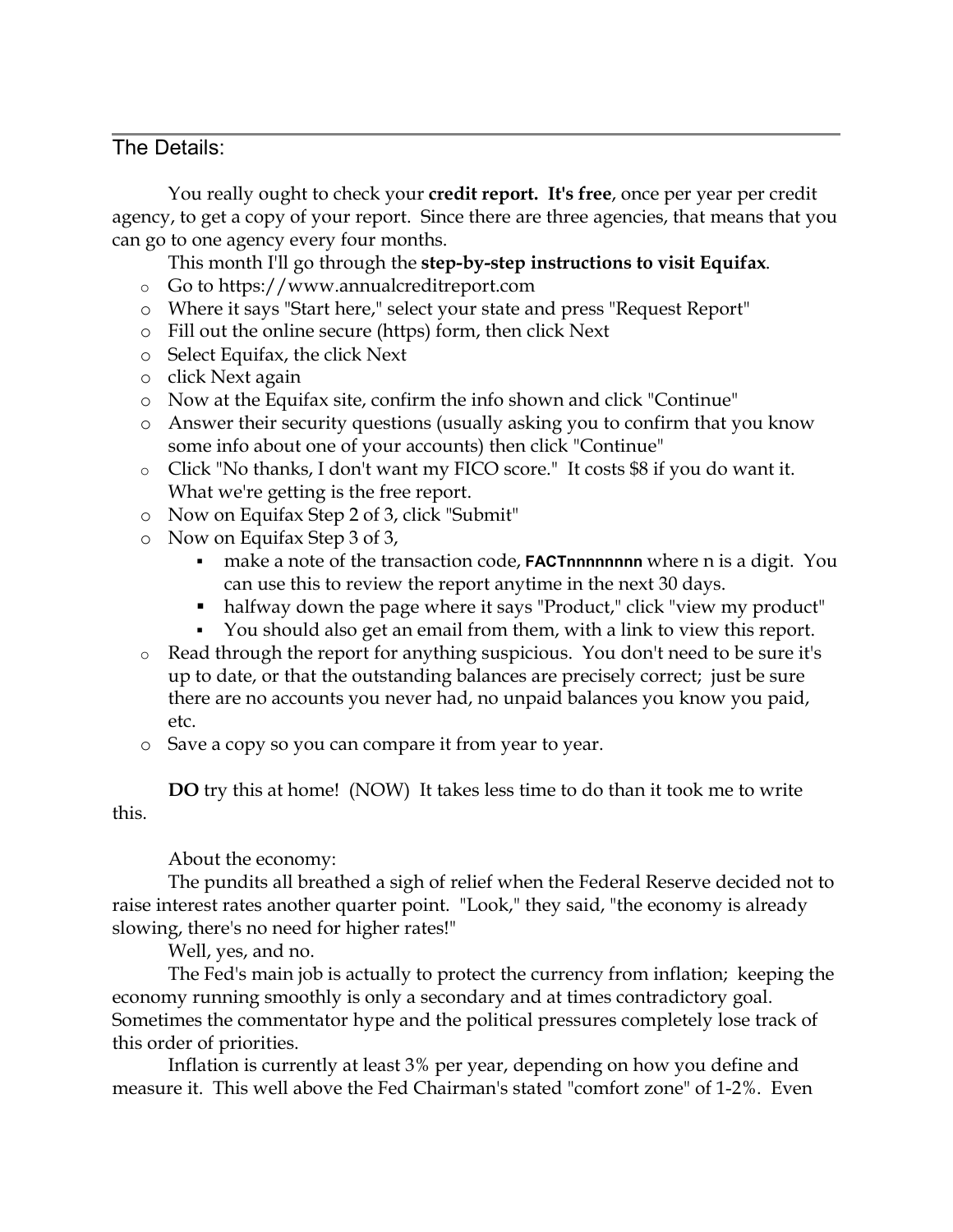the "core" inflation which ignores the energy and food costs (as if you or I could ignore them) is at least 2.5% over the past year. That's not good, and it implies that the Fed may still need to raise rates some more to force the inflation rate back down to its proper low range.

The traditional argument is that a slowing economy is *per se* an indication that inflation will fall. That's just not true, as anyone who experienced or studied the 1970s can attest. Very low economic growth and high inflation can definitely happen together, and may be happening again now. Mercifully, the mess is not yet as bad as 1970s levels.

None the less, the message is that inflation may not be contained yet and interest rates may yet be raised again.

There are two lines of investment message from this:

1) Notice how everyone suddenly agrees that the economy is slowing. For half a year the bullish pundits have denied that it could happen, even as indicator after indicator started to show that it was likely to happen (the leading indicators last peaked in early 2004 and are now falling fast again) or was starting to happen (the coincident indicators, i.e., the current rate of growth, have been falling since early this year. http://www.martincapital.com/chart-pgs/CH\_cbind.HTM )

Also, the interest rate yield-curve inversion that I mentioned last December and again in February has continued and deepened. The longer and deeper the inversion, the more likely a recession becomes.

Now the economic slowdown is too obvious for even the perma-bull cheerleaders to ignore.

This is important:

- A slowing economy is likely to mean decreasing profits, or even losses (think Ford or GM.) The stock market is unlikely to continue its equanimity in the face of this decline. This would be a REALLY GOOD time to take some of your profits in stocks. Take a lot. Take enough unrealized losses, too, if you have them, to decrease your tax bite. Move the money to relatively short-term treasury bond funds or money market funds.
- If it makes you feel better, think of the stock sales as prudent re-balancing to keep a conservatively high proportion of your assets in bonds.
- When the rest of the world realizes that their biggest customer, us the US, is buying less stuff, they will quickly see that our economic downturn is also their economic downturn. I think overseas stocks will fall, too, but sometime after the US stocks start falling. With a bit less urgency then, take some profits in your overseas stock fund holdings. A good overseas short-term high-quality bond fund to switch to is PSAFX, The Prudent Global Income Fund.
- Domestically or overseas, I emphasize short-term bonds because it's not completely clear what will happen as various central banks continue to raise short-term rates. Overseas, long-term bond yields are rising, causing prices to